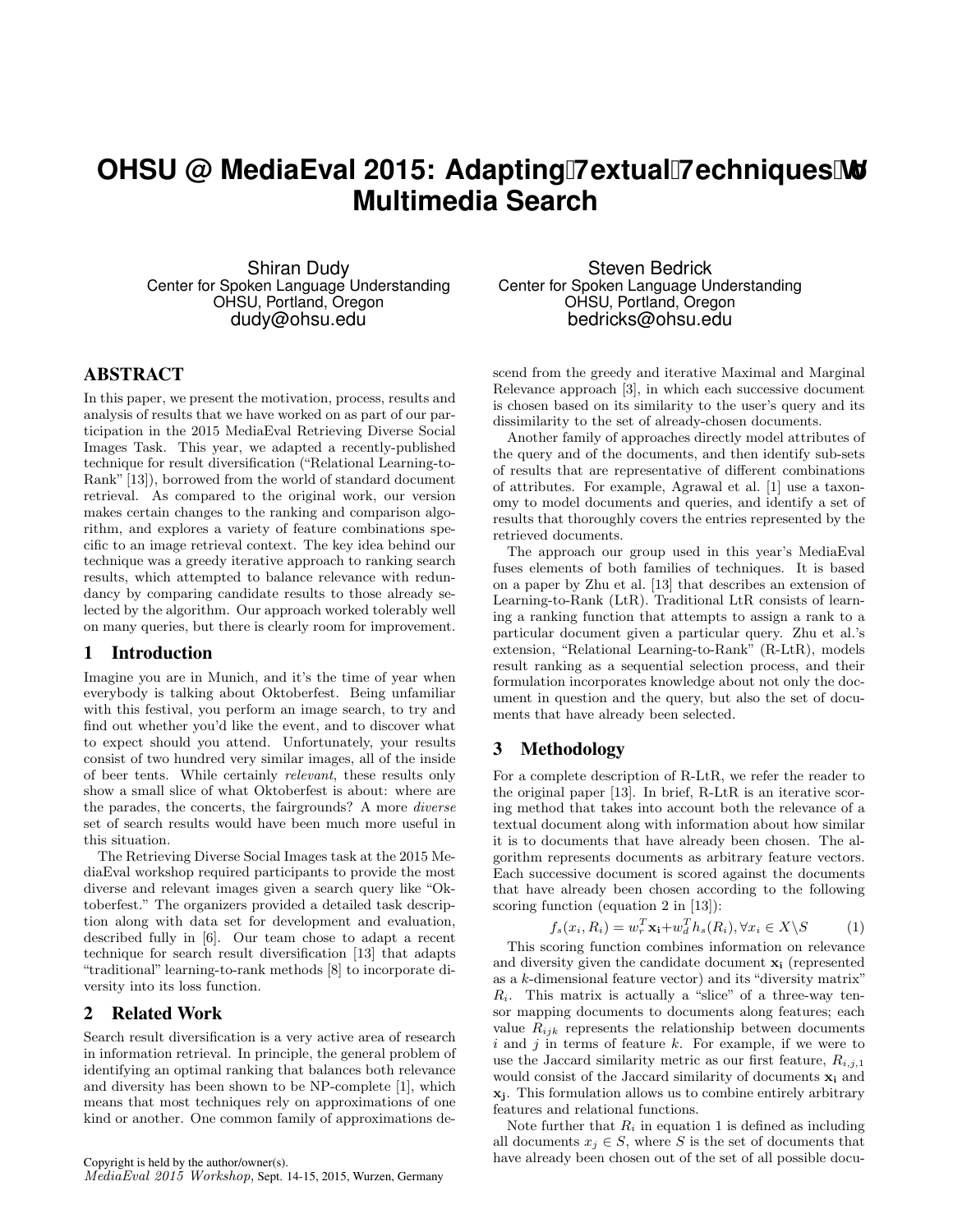ments,  $X$ . In other words,  $R_i$  contains information relating document  $\mathbf{x}_i$  to the already-selected documents.  $X \setminus S$  refers to the remaining set of not-yet-selected documents.  $h_s(R_i)$ refers to a relational function comparing document  $x_i$  to the entire set of documents in  $S<sup>1</sup>$ 

Finally,  $w_r$  and  $w_d$  are weight vectors corresponding to the relative weights of relevance and diversity, respectively. Equation 1 is used for prediction (i.e., scoring); Zhu et al. outline a training process that uses stochastic gradient descent to learn learn values for  $w_r$  and  $w_d$ . For reasons of space, we will not discuss training in this paper, and refer the reader to the full description in [13]. Note that, unlike Zhu et al., in this year's task we were given results that are already sorted in terms of "relevance" (according to Flickr's search engine). As such, we were able to simplify the precise algorithm described by Zhu et al., as we were able to use this existing relevance information instead of computing our own from scratch.

In order to adapt this algorithm to the image search domain, we identified combinations of features and appropriate distance metrics based on the shared task data. We represented "textual" information by transforming each image's "tags" and "description" features into a tf-idf-weighted bag-of-words representation, which we then processed using Latent Semantic Analysis (LSA) [4] to reduce its dimensionality. We also performed Latent Dirichlet Allocation (LDA) [2] on the tag/description data, in order to attempt to represent topic groups within the results. We computed similarity for these features using  $L^2$  (Euclidean) distance; both feature sets were computed using the Gensim package.<sup>2</sup>

In addition to the textual features, we utilized several of the visual features provided by the shared task. Along with their distance metrics, we used "csd"  $(L^2)$  [10], "hog" (Bhattacharyya distance) [11], "cn"  $(L^2)$  [7], "cm" (Canberra distance) [5], "lbp"  $(\chi^2)$  [12], and "glr"  $(L^1$  Manhattan) [9]. All features were normalized such that larger values for the distance functions represented either higher degrees of similarity or higher degrees of diversity (for the values in  $R$ ). For our run including user credibility data, we included "visualScore", "faceproportion", "tagSpecificity", "uniqueTags", and "locationSimilarity".

## 4 Submitted Runs

We trained four different models. The first, run 1, used only image (visual) features. run 2 used the textual features described above (LSA and LDA on descriptions and tags). run 4 and run 5 combined both image and textual features with user credibility information. The textual features remained the same across runs; runs 4 and 5 experimented with using global image features (i.e., calculated on the entire image) versus features computed locally on image quadrants.

#### 5 Results & Discussion

Our results are summarized in Table 1. Our visual-featureonly run (run 1) outperformed our text-feature-only run (run 2) in terms of Cluster Recall @ 20, but interestingly, not in terms of Precision @ 20. Incorporating textual and user information (run 4) did not seem to substantially alter our

 $^{2}$ http://radimrehurek.com/gensim/

|                                                                                                                                                                                                                                                                    |  |  | all multi                            |  | single |  |
|--------------------------------------------------------------------------------------------------------------------------------------------------------------------------------------------------------------------------------------------------------------------|--|--|--------------------------------------|--|--------|--|
|                                                                                                                                                                                                                                                                    |  |  | F CR P $\vert$ F CR P $\vert$ F CR P |  |        |  |
| $\begin{tabular}{cccc cccc} run 1 & 0.46 & 0.40 & 0.60 & 0.47 & 0.41 & 0.60 & 0.44 & 0.36 & 0.59 \\ run 2 & 0.42 & 0.33 & 0.66 & 0.45 & 0.35 & 0.72 & 0.38 & 0.30 & 0.60 \\ run 4 & 0.46 & 0.39 & 0.60 & 0.47 & 0.41 & 0.60 & 0.44 & 0.36 & 0.59 \\ \end{tabular}$ |  |  |                                      |  |        |  |
|                                                                                                                                                                                                                                                                    |  |  |                                      |  |        |  |
|                                                                                                                                                                                                                                                                    |  |  |                                      |  |        |  |
| run 5 $0.41$ $0.30$ $0.67$ $0.42$ $0.32$ $0.73$ $0.37$ $0.29$ $0.60$                                                                                                                                                                                               |  |  |                                      |  |        |  |

#### Table 1: Test set results for all runs. "multi" and "single" refer to multi- vs. single-topic queries. Metrics are reported at the official cutoff of @20.

system's results as compared with our visual-only run, while changing from global to local visual features did have a small effect— gaining precision at a cost of diversity.

While the raw numbers did not vary spectacularly between runs, the query-level performance of the different feature sets did vary a great deal. Consider the query "concerts in Bucharest." This was our text-only system's best performing query in terms of CR@20, with a score of 0.71. In contrast, our visual-only run scored considerably lower in CR@20, with a score of 0.57. However, if we examine the actual rankings produced by the system, we notice that the text-only system's images all look quite visually similar: they are variations of a musician on stage in front of a microphone. Importantly, they are all different musicians at different concerts. Our visual-only system's results, on the other hand, included several images of the concert hall itself, as well as images of several non-musical events taking place on stage. Many of these results were not considered relevant by the judges, which means that our image-only system's precision suffered on this query. However, this query illustrates the behavior of the R-LtR algorithm, as well as its sensitivity to feature selection.

Another instructive query was "Amsterdam gay parade." Our visual-only run substantially outperformed our textonly run in terms of CR@20 (0.67 vs 0.20), although both enjoyed very high precision. Inspection of the results reveals that, indeed, the visual-only run included a wide variety of scene and view types; the text-only run's results were largely of specific floats, taken by attendees. The descriptions themselves tended to name the particular group or float pictured, but the images themselves were visually homogeneous. These examples clearly illustrate that some queries' notions of "diversity" are better captured by textual features than by visual features, and vice versa.

We note that our system performed consistently better on the multi-concept queries (rows labeled "m" in Table 1) than on the single-concept queries (rows labeled "s"). The difference was not large, but its consistency is notable. One possible explanation for this finding is that the multi-concept queries' results may contain more diversity in terms of visual and textual features than did the single-concept queries, which in turn gave our our R-LtR implementation additional information to use in making its ranking decisions.

## 6 Conclusions

Our adaptation of R-LtR to an image retrieval task shows that this approach to result diversification can work with a wide variety of features and distance metrics. Our results are promising, though clearly much work remains to be done in terms of feature engineering and parameter tuning. We also hope to extend the algorithm to include more adaptable feature weight vectors, to enable the system to give different weight to certain features (e.g., textual or visual feature subsets) depending on query or image characteristics. R-LtR is a flexible and powerful platform from which to begin such experiments.

<sup>1</sup>Zhu et al. propose several different methods of combining the data stored in  $R_i$ : taking the minimal distance (i.e., for all features k, taking min<sub>xj∈S</sub>  $R_{ijk}$ ), averaging, or taking the maximum distance.